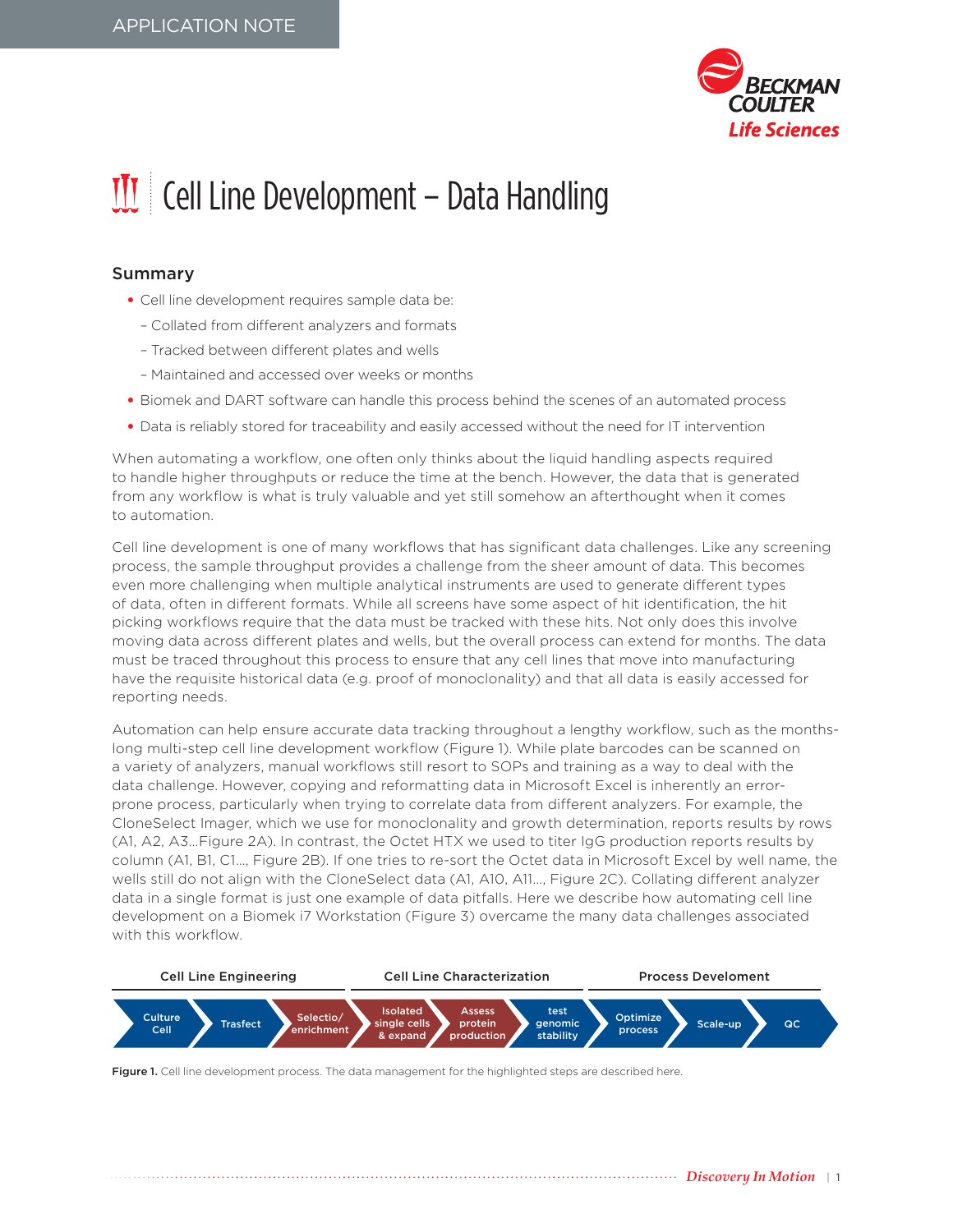| <b>CloneSelect</b> |   |                         |                | Octet                                                           |      | Octet, sorted |        |      |  |
|--------------------|---|-------------------------|----------------|-----------------------------------------------------------------|------|---------------|--------|------|--|
|                    |   | Well Objects Confluence |                | Well Binding Rate   Well Conc.   Well Binding Rate   Well Conc. |      |               |        |      |  |
| A <sub>1</sub>     | O |                         | Α1             | 0.007                                                           | 3.89 | A1            | 0.007  | 3.89 |  |
| A2                 |   | 40                      | <b>B1</b>      | 0.0116                                                          | 6.25 | A10           | 0.0116 | 6.25 |  |
| A3                 | 0 | 4                       | C <sub>1</sub> | 0.015                                                           | 7.94 | A11           | 0.015  | 7.94 |  |

Figure 2. Data correlation. A) Imaging data from the CloneSelect Imager is reported in row-wise fashion. B) IgG titer data from the Octet HTX is reported in column-wise fashion. C) Attempting to "sort" the Octet data by Well still does not match the row-wise list of the CloneSelect for correlation.



Figure 3. The Biomek i7 Workstation, along with various integrated devices, was used to automate a cell line development workflow.

While one would expect any automation system to track and utilize data such as well volumes, storing and utilizing assay data adds another level of complexity. For the cell line development process, meaningful data was first generated when we assayed colony characteristics in semi-solid media on a ClonePix 2 device. During picking, the initial characteristics identified by the ClonePix 2, such as colony size and external fluorescence (a marker of antibody secretion) are linked to a barcoded destination plate and well. This data can be automatically imported into the Biomek software when the barcode is scanned. The data can then move with the samples as Biomek software automatically moves data as part of standard liquid transfer steps (Figure 4A). The data can also be stored in the DART database, and any time the plate barcode is scanned in the future, that corresponding data is automatically retrieved. DART provides the link between methods that are staggered over time (Figure 4B) – a key component in a lengthy workflow such as cell line development.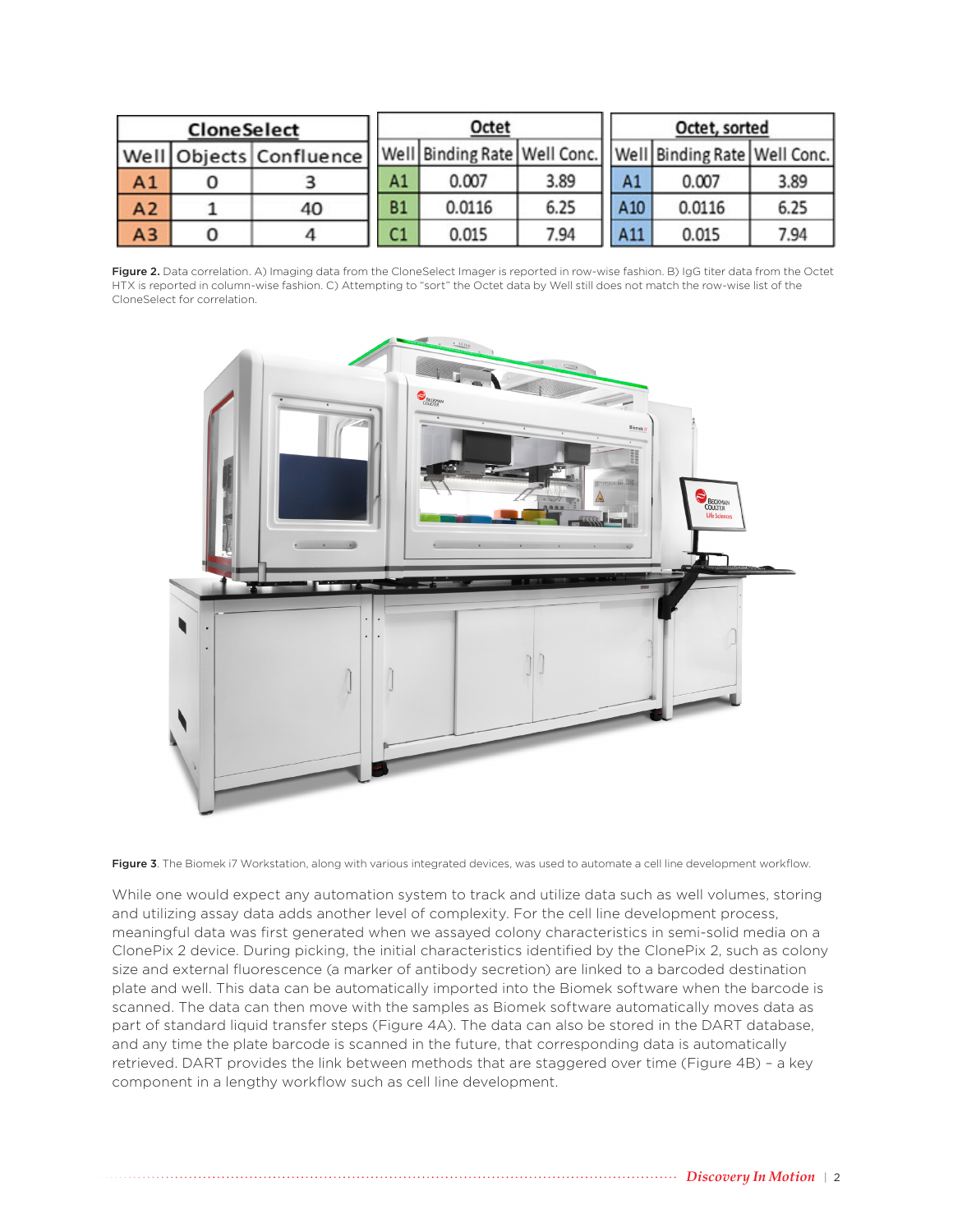

Figure 4. Automated data handling. A) Biomek software automatically transfers data from source to destination when a liquid handling step is executed. B) DART software provides a database that can be used to store data between runs and enables data to be accessed in a later run or for generating reports.

To further illustrate the data challenges of the cell line development workflow, we will describe a single day of the months-long process, and describe how these challenges were overcome through automated data software tools. Three weeks after plating cells by limiting dilution and identifying monoclonal wells, data moves and is used in the following steps (Figure 5):

- 1) The barcoded plates are scanned as the move from the integrated incubator to the Biomek and a "Load Data" step in the method retrieves previous data associated with this plate. These include monoclonality data but also any earlier data deemed relevant such as ClonePix colony size and external fluorescence.
- 2) The plates are scanned for confluence on the CloneSelect Imager and a "Create Data Set" step attaches this well-level data to the barcoded plate.
- 3) Because we only want to assay protein titer from wells with colonies grown from a single cell, we can create a hit picking data set to identify only these wells for sampling. This data set ("MonoGrowth") can drive the pipetting in a Biomek transfer step. The media from the sampled wells was consolidated and reformatted into 384-well Octet assay plates.
- 4) The 384-well plate was assayed on the Octet and the resulting IgG concentrations were attributed to the assay wells through another "Create Data Set" step.
- 5) Using a "Copy Data Set" step, the Octet assay results were transferred back into the original 96 well plates containing the colonies. This deconvolution step automatically handles the previously described problem of row vs. column lists.
- 6) The new data is used to drive another hit picking transfer step such that the monoclonal wells with IgG expression above a set threshold are transferred to 24-well plates for continued expansion and testing. All of the essential data (monoclonality, confluence, IgG levels, etc.) are automatically moved forward to the new wells so there is no need to trace back to the original 96-wells to find the relevant data.

B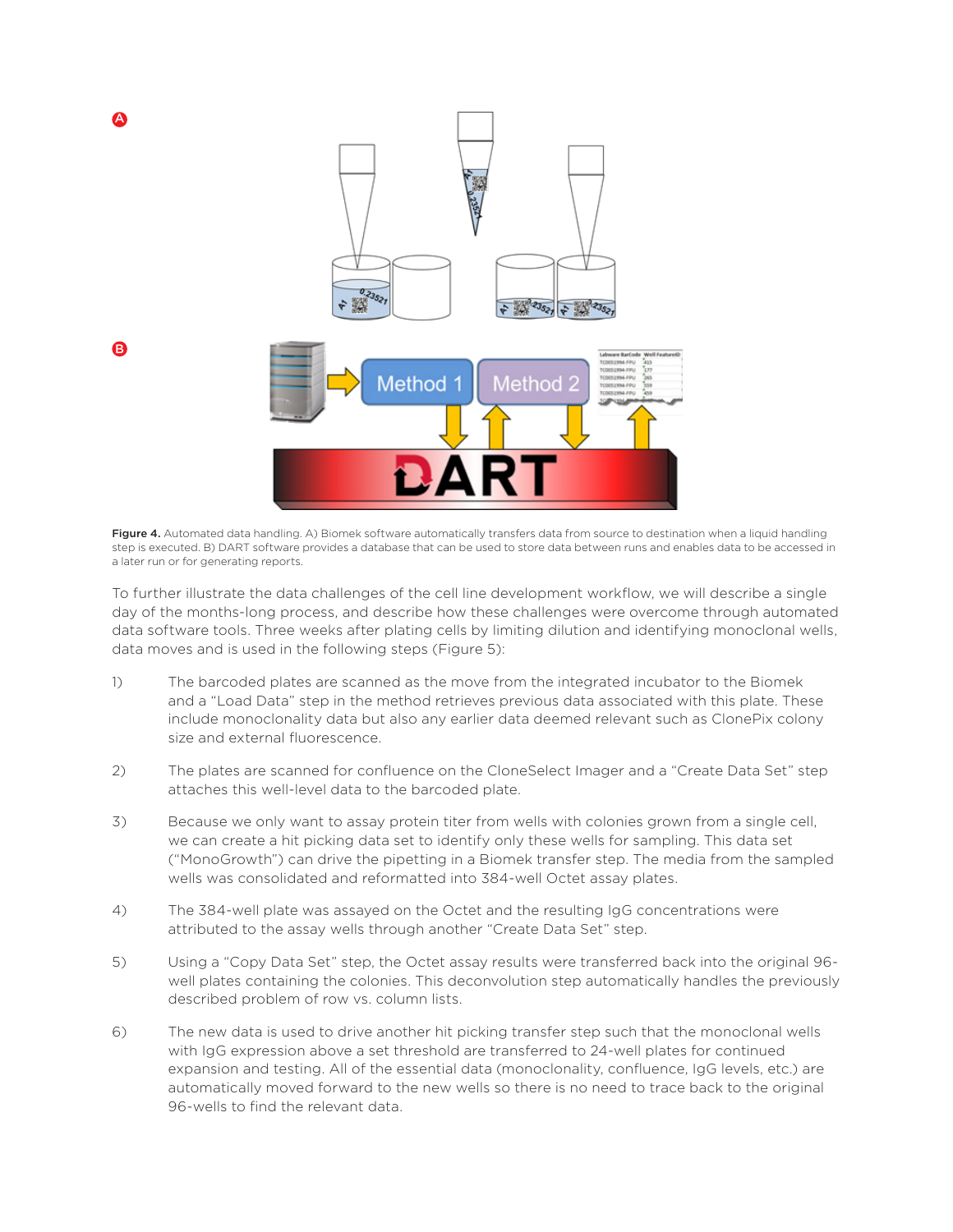

Figure 5. Automated data handling. Biomek and DART software can combine to retrieve previous data, add new assay data to plates, drive reformatting transfer steps, copy assay data back to the source wells, to ensure the proper hits are brought forward.

These steps of linking assay data to sample wells, correlating data from multiple analyzers, using data to drive transfers for hit picking, and bring all data forward for traceability, are repeated throughout the cell line development process. In addition, storing this data for all potential cell lines is essential as many will drop out at later points due to genomic instability or other undesirable attributes and it is impossible to know which will ultimately be the lines selected for cell banking.

Storing and utilizing data for automated runs is only part of the story. You must also be able to easily access the data when needed and the DART database can be accessed through multiple convenient means. For quick visualization in a user-friendly manner, the DART Data Browser (Figure 6A) can highlight method-, labware-, and well-level data in a standard Google Chrome Browser. Not only can this data be viewed remotely, but it can be refreshed to update with live data during runs. For exporting data in a usable form, the DART Report Builder can be used to generate reports in Microsoft Excel, with a simple interface to choose the data to include in a given report. All of this can be done without any assistance from IT resources – a common requirement for some larger data management systems.